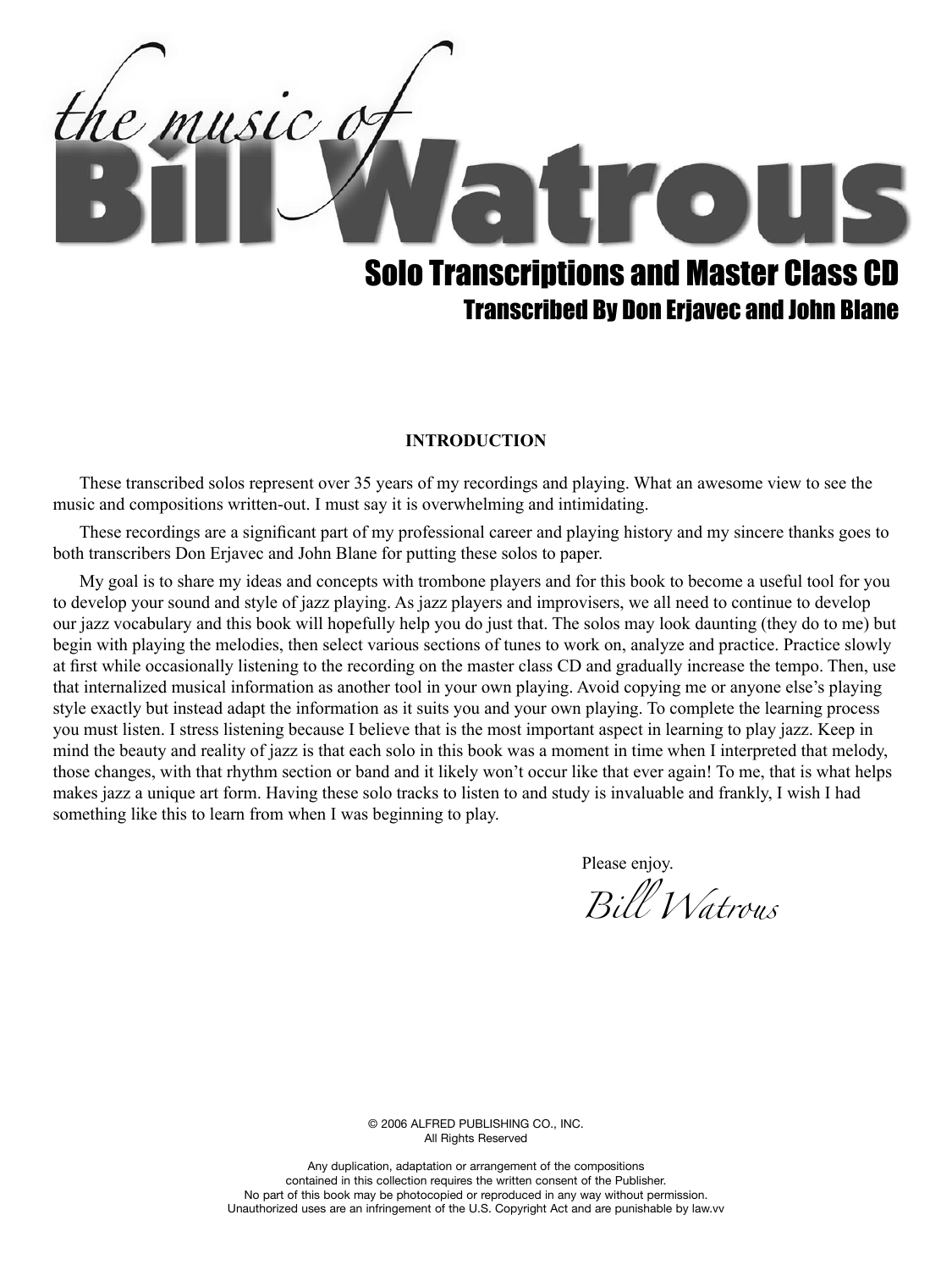**LIGHTS OUT**

from: Watrous in Hollywood, Famous Door Records

TROMBONE SOLO **TROMBONE SOLO** 











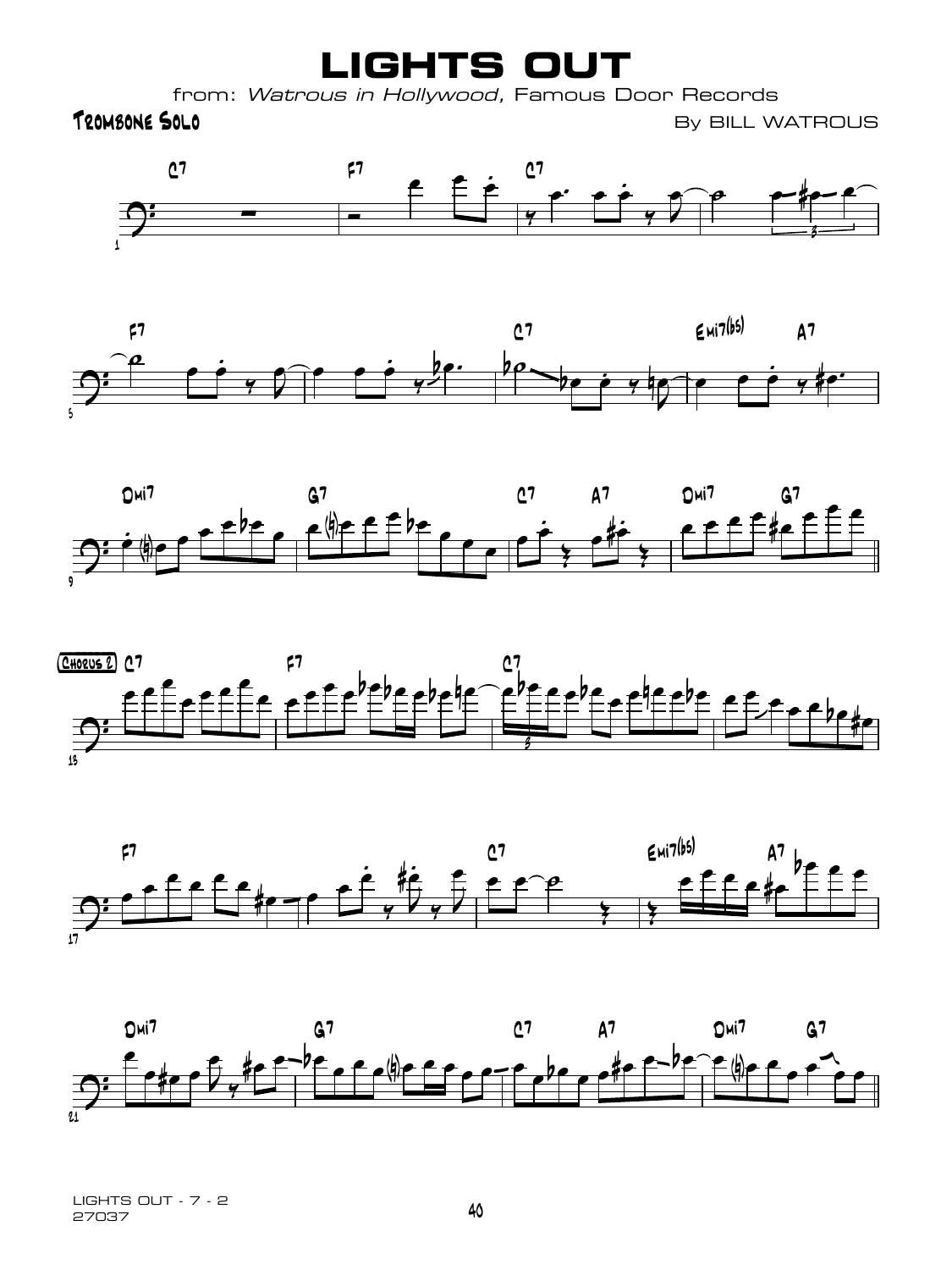













<sup>27037</sup> <sup>41</sup> LIGHTS OUT - 7 - 3